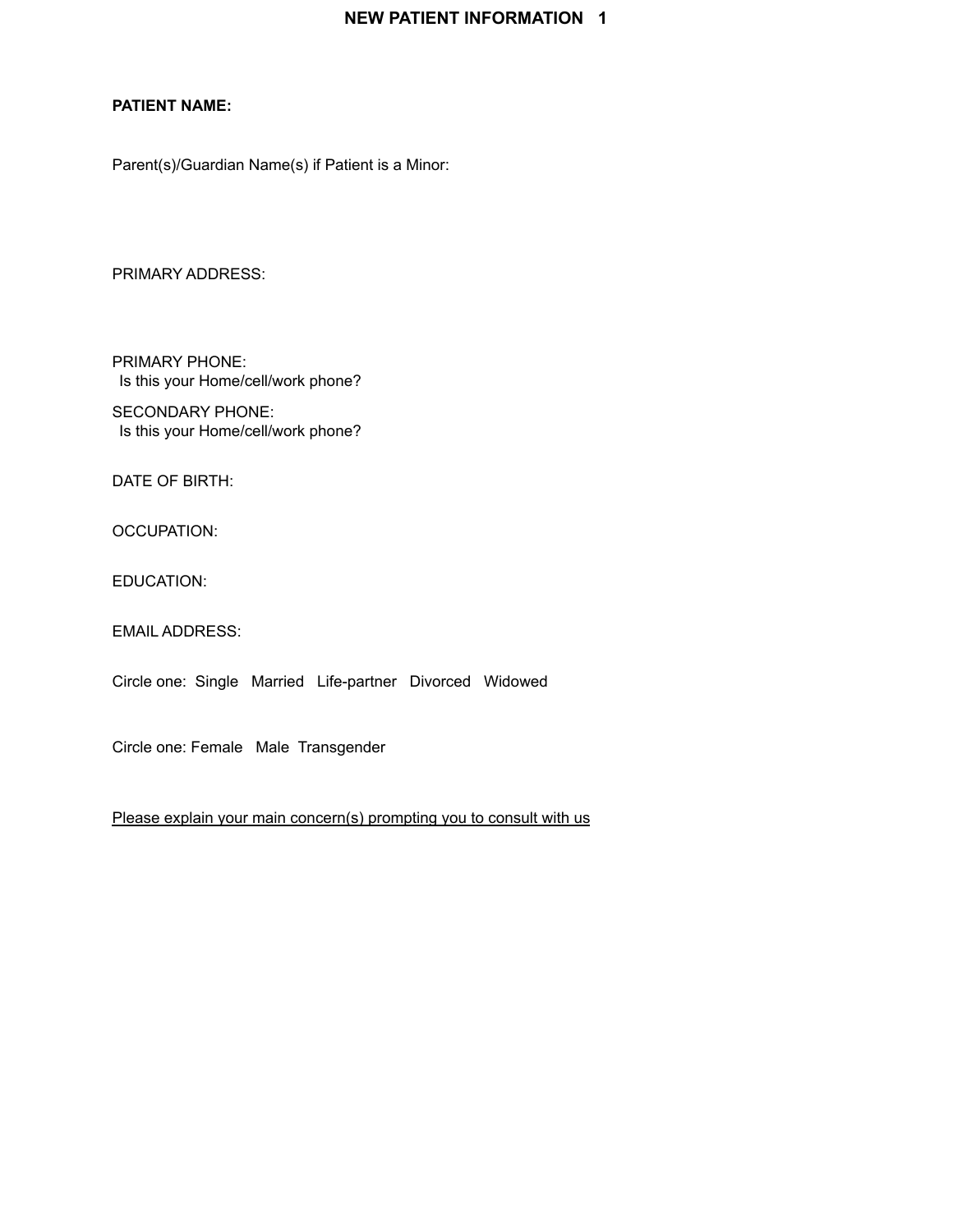#### **MEDICAL HISTORY:**

Recurring problems:

Major illnesses and/or hospitalizations:

Surgeries:

Current medications (attach list if needed):

Current supplements (attach list if needed):

Recent physicians and other medical professionals:

Recent tests and results (bring copies of bloodwork or reports if possible):

Allergies to medications:

Environmental allergies: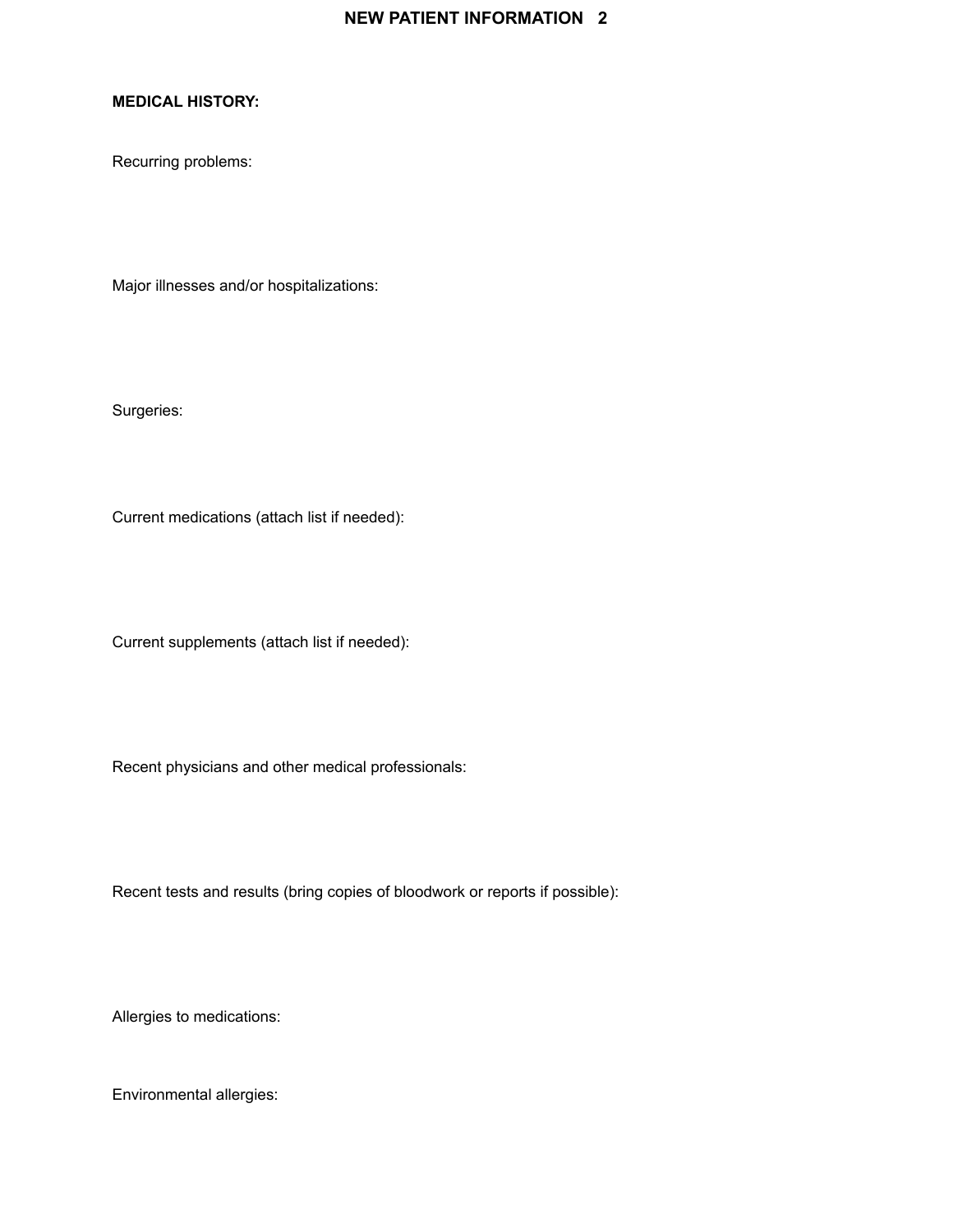Toxic exposure history:

Trauma (physical and/or emotional):

What are your treatment goals (what do you hope to accomplish as a result of working with us)?

# **FAMILY HISTORY**:

Mother's age: \_\_\_\_\_\_\_\_\_ or deceased at age: \_\_\_\_\_\_\_\_\_Medical problems:

Father's age: extending or deceased at age: Medical problems:

# of Sisters:\_\_\_\_\_\_\_ ages: \_\_\_\_\_\_\_\_\_\_\_\_\_\_\_\_\_\_\_\_\_\_\_ Medical problems: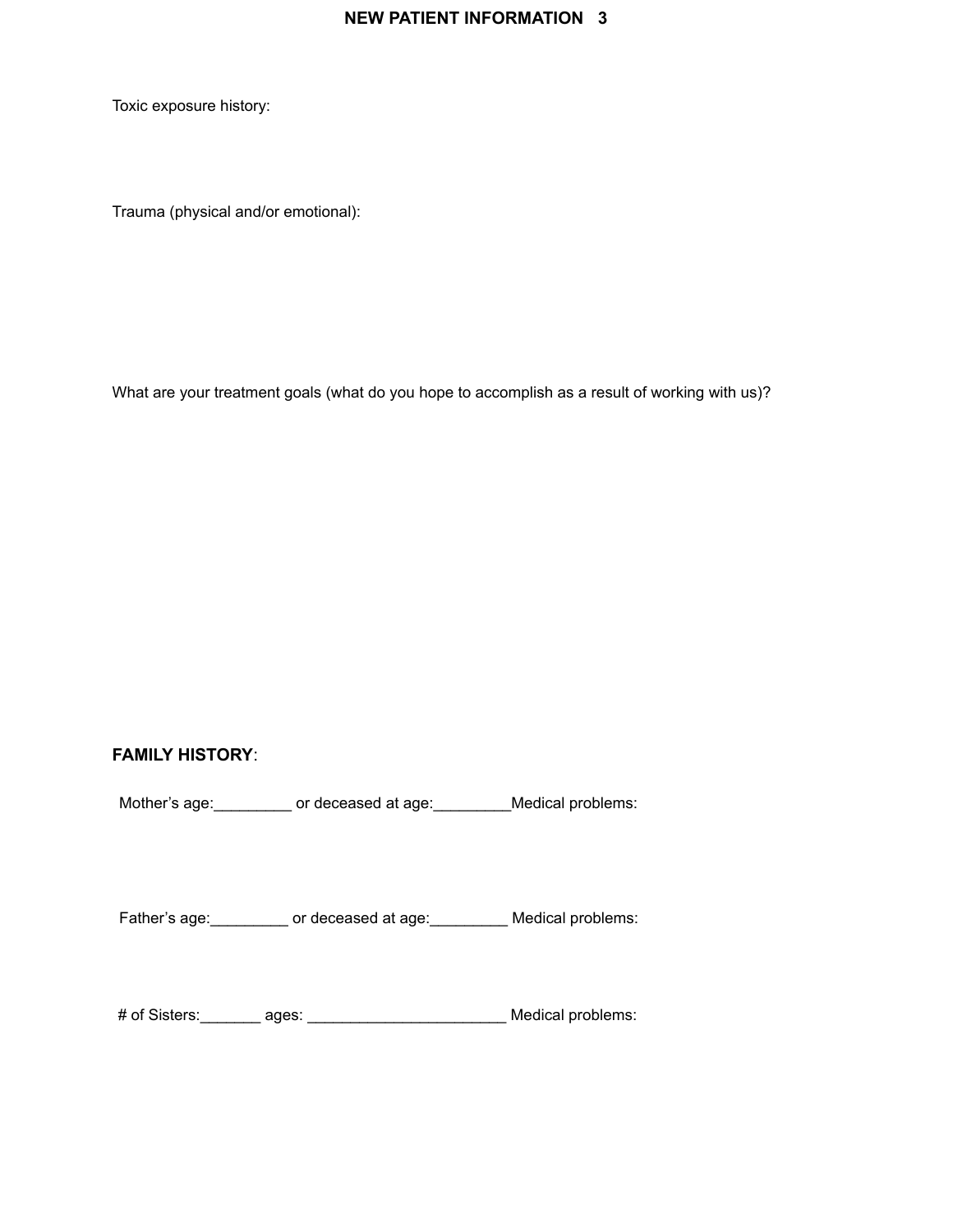# of Brothers:\_\_\_\_\_\_\_\_ ages: \_\_\_\_\_\_\_\_\_\_\_\_\_\_\_\_\_\_\_\_\_ Medical problems:

# of Children: \_\_\_\_\_\_\_\_ ages:\_\_\_\_\_\_\_\_\_\_\_\_\_\_\_\_\_\_\_\_\_ Medical problems:

Others, if significant (grandparents, aunts/uncles, etc.):

#### **SOCIAL HISTORY**:

Hobbies:

Use of tobacco (now and in the past):

Menthol cigarette use now? YES NO

Caffeine intake (coffee, tea, energy drinks):

Use of alcohol (now and in the past):

Recreational drug use (now and in the past):

Are you concerned about your use of alcohol or other substances?

Do you get regular physical activity/exercise?

Do you have concerns about your diet?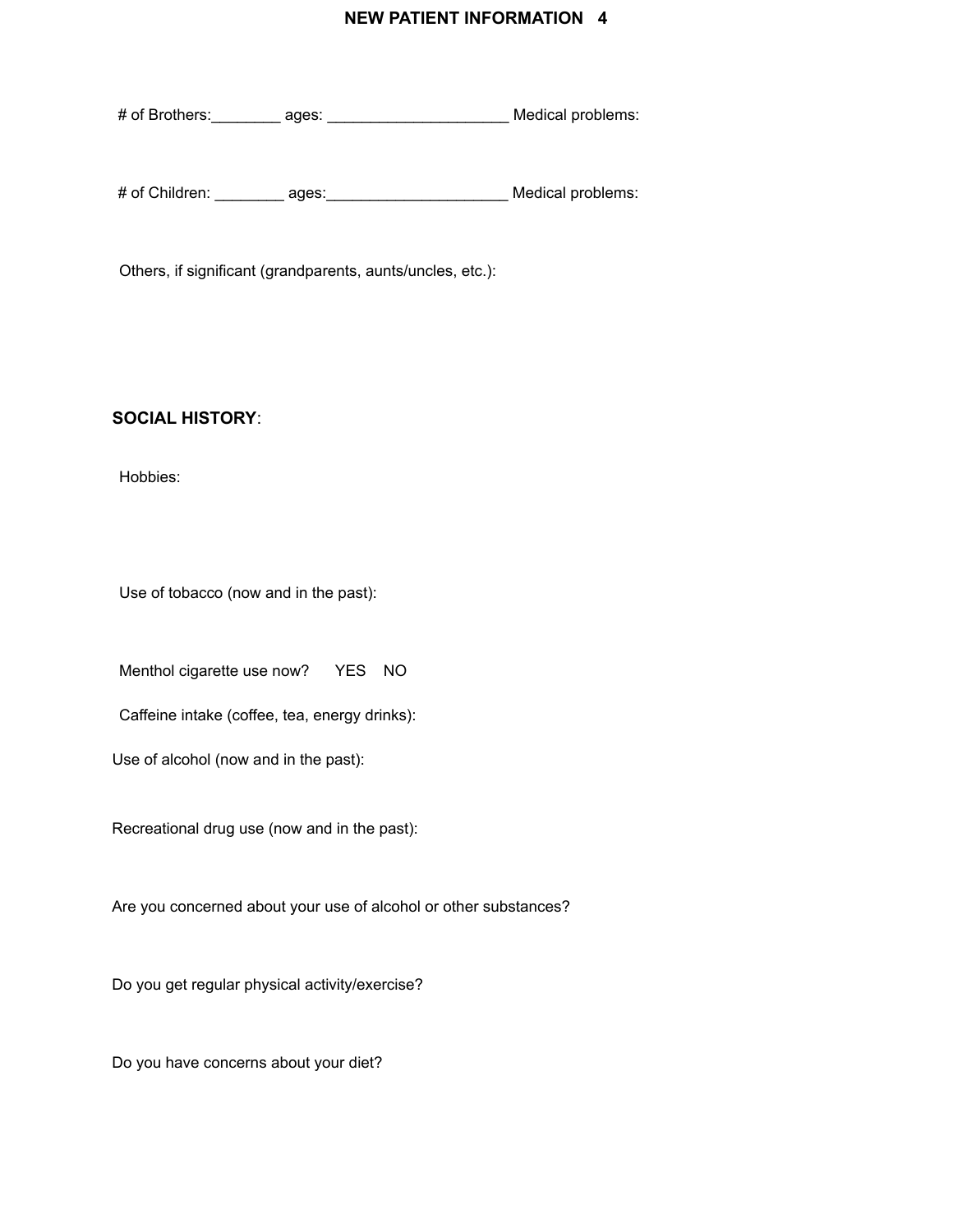Do you follow any particular diet or have dietary restrictions (vegan, vegetarian, paleo, gluten-free, dairy-free, soy-free, etc.)?

Do you feel safe in your home environment?

### **TESTING**:

When was your most recent:

| <b>Bloodwork</b>                         |  |
|------------------------------------------|--|
| Colonoscopy/Cologuard                    |  |
| Annual physical                          |  |
| Vitamin D screening                      |  |
| Pap/pelvic (women)                       |  |
| Rectal/prostate exam (men)               |  |
| Mammogram/breast thermogram              |  |
| Chest CT (smokers, former heavy smokers) |  |
| Vaccinations                             |  |

**Please bring copies of any bloodwork and/or test results from the last 1-2 yrs.**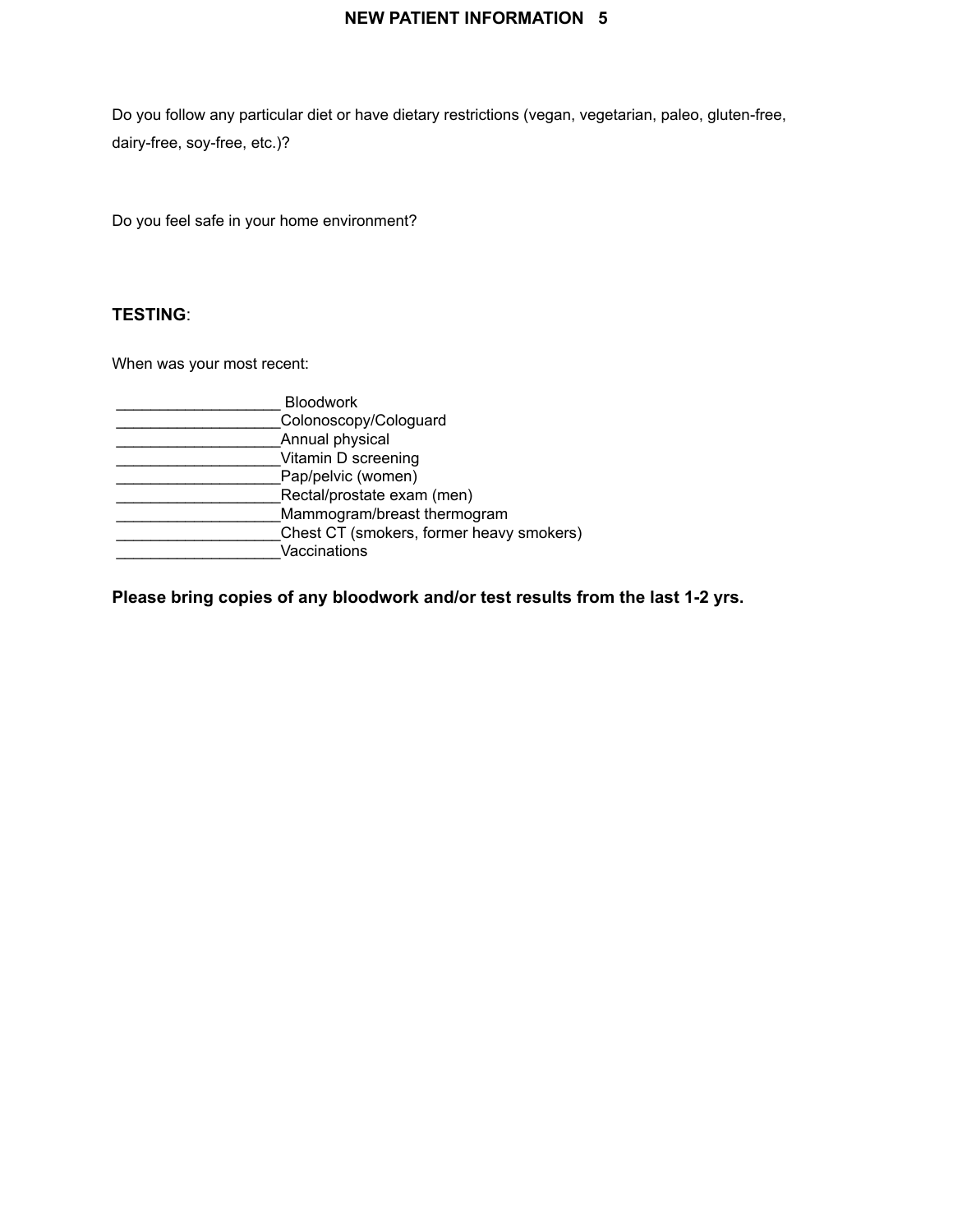The information on this form applies to the person(s) **financially responsible** for the patient's account. If this information is the same as the Patient Info already filled out above, you can leave this area blank, and move on to PAGE 7.

IF YOU ARE A PARENT FILLING OUT THIS FORM, PLEASE FILL OUT THIS PAGE.

**Last Name:**

**First Name:**

Date of Birth:

Address (if different from above):

Email:

Primary Phone: Secondary Phone:

---------------------------------------------------------------------------------------------------------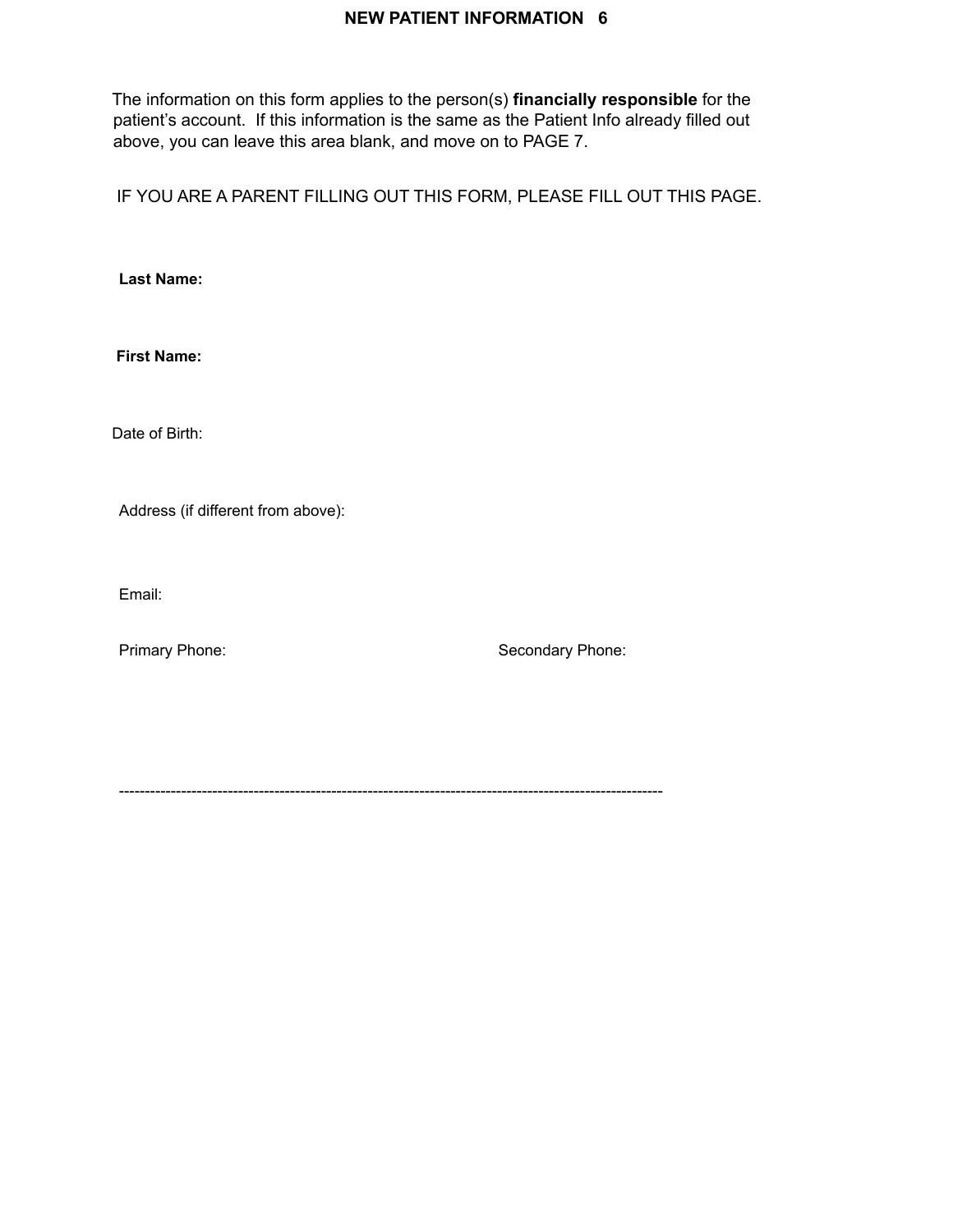—---------------------------------------------------------------------------------------------------------------------------------------

#### **If applicable to the patient:**

#### **Spouse/Partner Information:**

Last Name:

First:

Address (if different from above):

Primary Phone: Secondary Phone: Secondary Phone:

**Please list your Children's Names and Ages**:

How did you hear about us?

Preferred Pharmacy with Phone #:

Preferred Hospital:

Nearest Relative not at your address, with Phone #:

In case of emergency, who do we contact?

What is their relationship to you?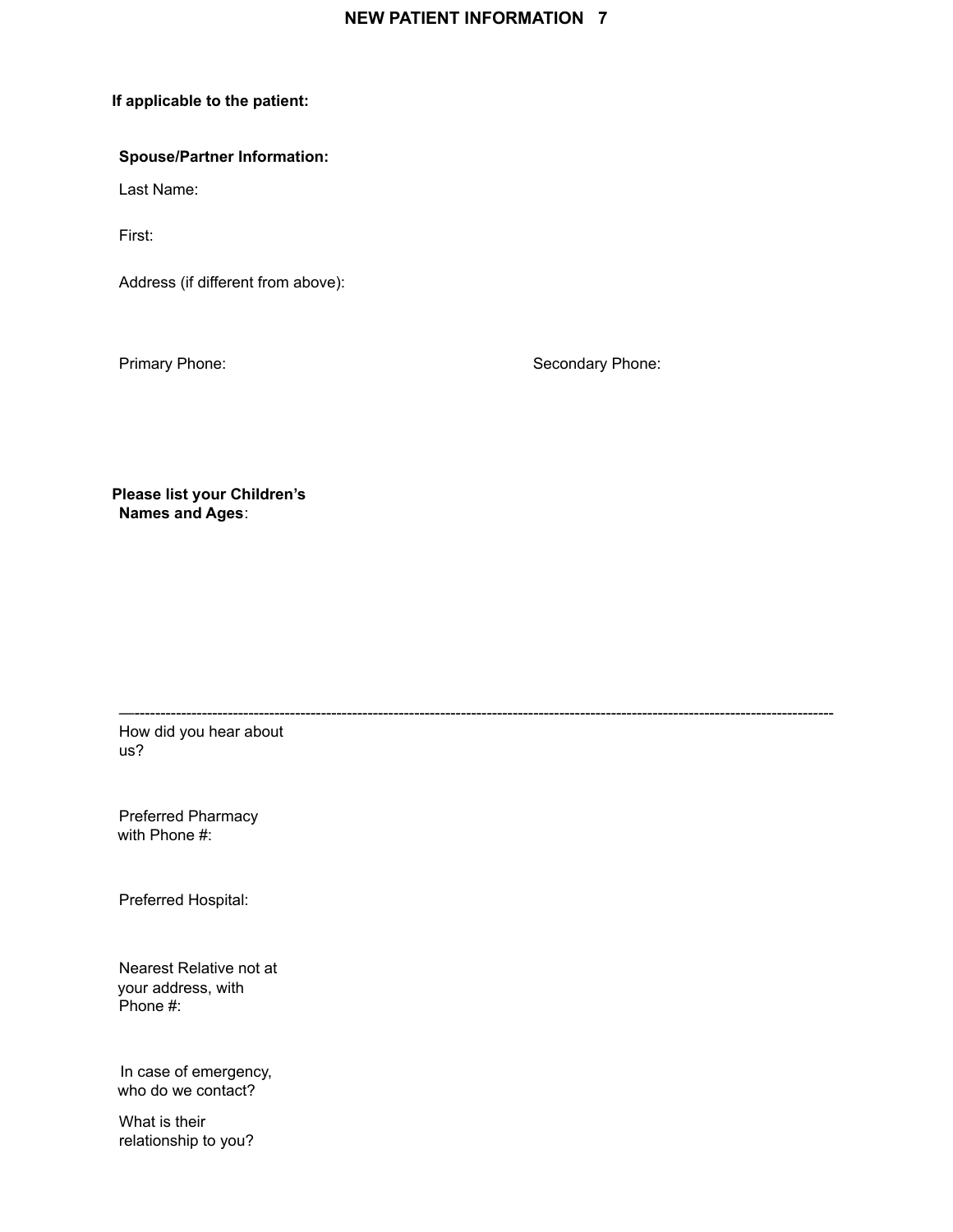# **ALL PATIENTS PLEASE READ and SIGN IN 3 PLACES BELOW:**

#### **Consent for Homeopathic/Holistic Medical Care:**

I, the undersigned, accepting responsibility for educating myself regarding the major differences between homeopathic/holistic and conventional medical care, do hereby acknowledge my desire and consent to such treatment for myself or my dependent. I understand that by seeking a homeopathic/holistic approach to treatment that I will be receiving medical care according to the prevailing standard of the homeopathic medical community, as expressed by the American Institute of Homeopathy, and/or the prevailing standards of the other holistic professional associations relevant to the type of care received. I understand that this type of care may not always include the medications, screenings, physical exam, X-rays, blood or other laboratory tests that are the prevailing standard of conventional care.

I also understand that I am financially responsible for my account and/or my dependent's account. A copy of this signature is as valid as the original.

| <b>Patient Name</b> |  |  |
|---------------------|--|--|
| (printed):          |  |  |
|                     |  |  |

Signed:\_\_\_\_\_\_\_\_\_\_\_\_\_\_\_\_\_\_\_\_\_\_\_\_\_\_\_\_\_\_\_\_\_\_\_\_\_\_\_\_\_\_\_\_\_\_Date:\_\_\_\_\_\_\_\_\_\_\_\_\_\_\_

#### **Medical Malpractice and Medicare:**

Karin Cseak, DO, who is a valid certificate holder of a medical license to practice Osteopathic Medicine in the state of Ohio, is not covered by medical malpractice insurance.

Karin Cseak, DO, has opted out of the Medicare program, effective Oct. 1, 2014, and is not excluded from participating in Medicare Part B under Sections 1128, 1156, or 1892 or any other section of the Social Security Act. Medicare cannot be billed for any services rendered by Dr. Cseak, and the Patient is responsible for all fees incurred for services by Dr. Cseak and/or her staff.

The undersigned acknowledges the receipt of these notices.

Signed: \_\_\_\_\_\_\_\_\_\_\_\_\_\_\_\_\_\_\_\_\_\_\_\_\_\_\_\_\_\_\_\_\_\_\_\_\_\_\_\_\_\_\_\_\_\_Date:\_\_\_\_\_\_\_\_\_\_\_\_\_\_\_\_

#### **HIPAA Compliance Patient Consent:**

Our Notice of Privacy Practices (below) provides information about how we may use or disclose protected health information. The notice contains a patient's rights section describing your rights under the law. You ascertain by your signature that you have reviewed our notice before signing this consent.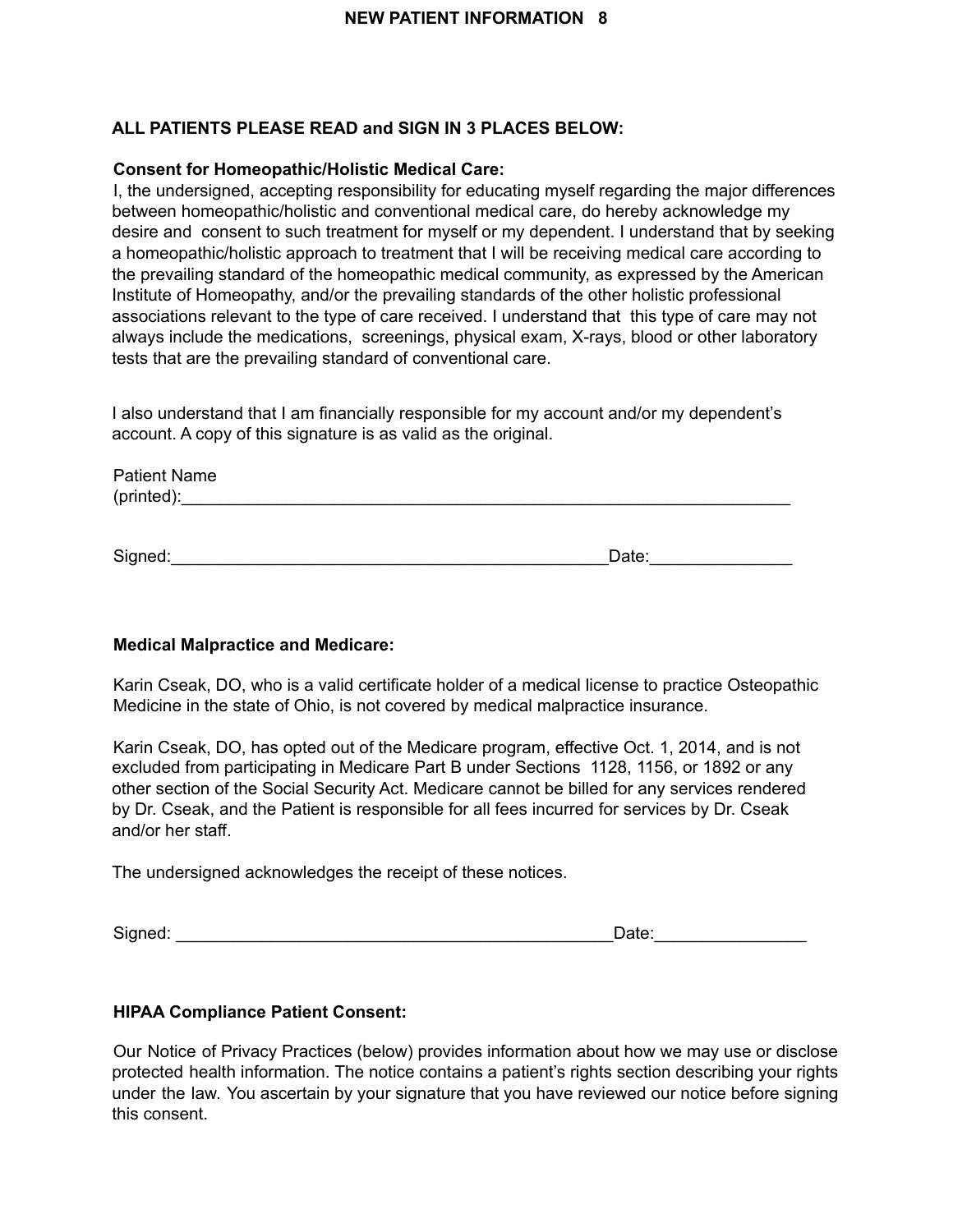The terms of the notice may change, if so, you will be notified at your next visit to update your signature/date. You have the right to restrict how your protected health information is used and disclosed for treatment, payment or healthcare operations. The HIPAA (Health Insurance

Portability and Accountability Act of 1996) law allows for the use of the information for treatment, payment, or healthcare operations.

By signing this form, you consent to our use and disclosure of your protected healthcare information and potentially anonymous usage in a publication. You have the right to revoke this consent in writing, signed by you. However, such a revocation will not be retroactive.

By signing this form, I understand that:

\_\_\_\_Protected health information may be disclosed or used for treatment, payment, or healthcare operation

The practice reserves the right to change the privacy policy as allowed by law

The patient has the right to revoke this consent in writing at any time and all full disclosures will then cease

The practice may condition receipt of treatment upon execution of this consent

May we phone you to confirm appointments? YES / NO

May we leave detailed messages on your answering machine at home or on your cell? YES / NO

May we leave detailed messages at your place of employment? YES / NO

May we email to your specified email address personal private health information including but not limited to laboratory reports, treatment, recommendations, relevant scientific articles and medical forms? YES / NO

Would you like a copy of our Notice of Privacy Practices (initial one): YES\_\_\_\_\_NO\_\_\_\_\_

Print Name: \_\_\_\_\_\_\_\_\_\_\_\_\_\_\_\_\_\_\_\_\_\_\_\_\_\_\_\_\_\_\_\_\_\_\_\_\_\_\_\_\_\_\_\_\_\_\_\_\_\_\_\_\_\_\_\_\_

Signature:\_\_\_\_\_\_\_\_\_\_\_\_\_\_\_\_\_\_\_\_\_\_\_\_\_\_\_\_\_\_\_\_\_\_\_\_\_\_\_\_\_\_\_\_Date:\_\_\_\_\_\_\_\_\_\_\_\_\_\_\_\_\_\_\_\_